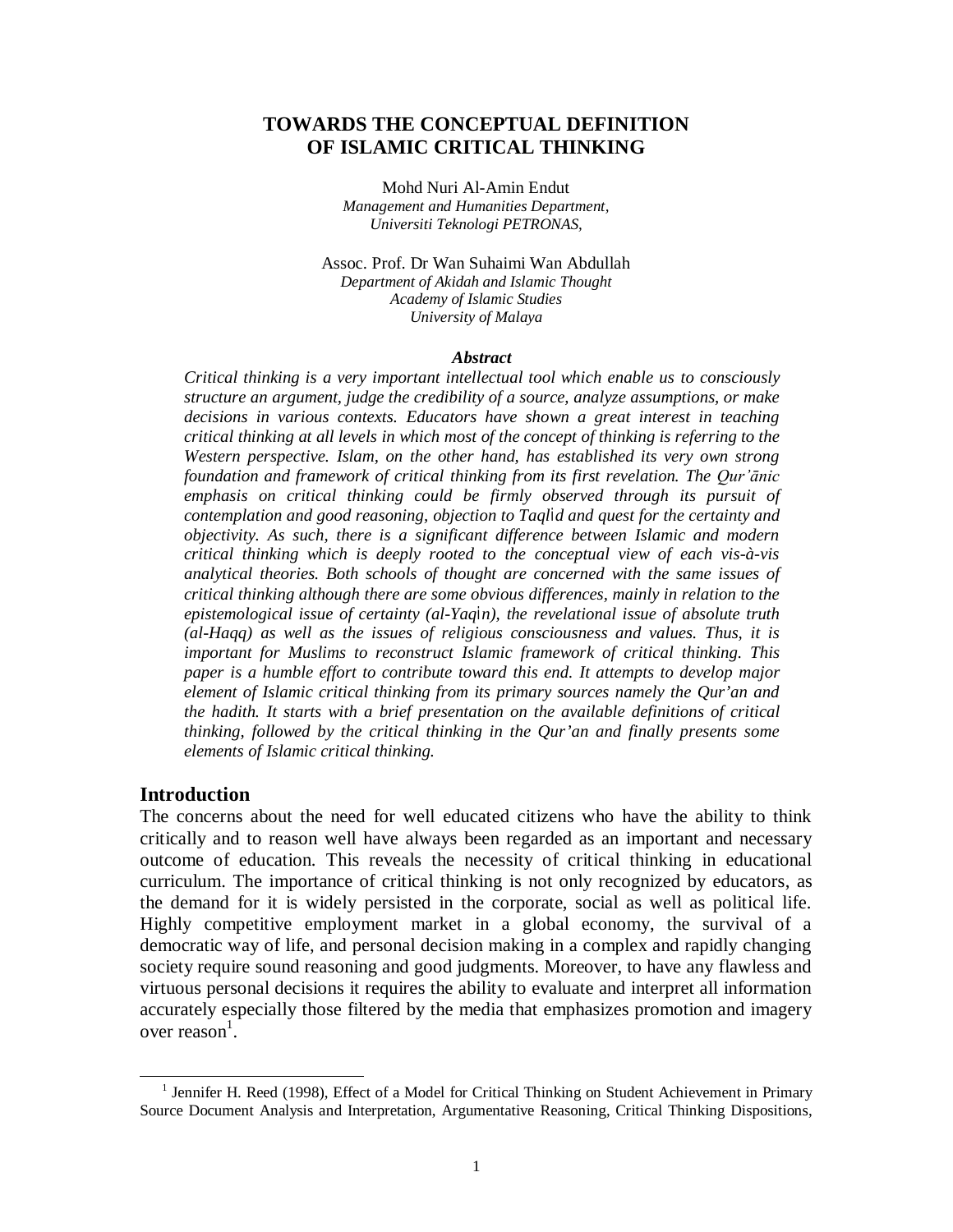From the Islamic point of view, critical thinking is essential in Muslim intellectual life since it is part and parcel of his/her motivation and reasoning process to accept Islam and reject any element of *jāhiliyyah*. The Qur'ānic emphasis on critical thinking can be observed through its firm objection to *Taqlīd* which promotes uncritical adoption and unquestioning acceptance of a doctrine without any valid reasoning. When the Qur'ān infers the sole lordship of Allah Ta'ala over the universe and asks man to serve his Lord, this is definitely derived from an analytical induction method built on a set of factual empirical premises that could be critically observed in verses that signify various evidences of God's creation and lordship over the universe.<sup>2</sup>

Similarly when arguing those who insisted in worshiping gods other than Allah, the Qur'ān requires them to bring out their convincing proof (*burhān*), derived from reliable and certain ( $yaq\dot{m}$ ) premises.<sup>3</sup> These are among the evidences that the Qur'anic guidance and discussion are against any kind of blind imitation and ignorance. Furthermore, it has openly called for a 'critical' contemplation and urged people to willingly accept any of its teaching based on intellectual satisfaction and solid faith. This is the anthropocentric aspect of the Qur'ān where the enlightenment and revealed wisdoms are blended with critical reasons and rationalism to reach the truth.

As such, the difference between modern and Islamic critical thinking is not much at the operational level, but rather deeply involved in its conceptual underpinnings. Both are concerned with the same issues of defining problems, examining evidences, analyzing assumptions and avoiding emotional reasoning and oversimplification. However, with regards to the conceptual context, there are some obvious differences between these two, mainly in relation to the epistemological issue of certainty (*al-Yaqīn*), the revelational issue of absolute truth (*al-Haqq*) in addition to the issues of religious consciousness and values.

Thus, it is important for Muslims to rediscover and promote their own framework of critical thinking as an alternative at least for the Muslim and to encounter the contemporary Western idea of critical thinking which has put aside all spiritualmetaphysical dimensions from its view, methods and theories. This would be an effort to contribute to the process of de-westernization of knowledge as well as to re-introduce critical thinking within the Islamic worldview.

#### **The Definitions of Critical Thinking**

 $\overline{a}$ 

The Western understanding of the power and nature of critical thinking has emerged towards an increasingly more explicit formulations starting from as earlier as the 20th Century.<sup>4</sup> In 1906, William Graham Sumner published a land-breaking study of the foundations of sociology and anthropology, *Folkways*, in which he documented the tendency of the human mind to think socio-centrically and the parallel tendency for schools to serve the uncritical function of social indoctrination. At the same time, he

and History Content in a Community College History Course (Ph.D. dissertation, Florida, University of South Florida), p. 2.

<sup>2</sup> See for example: *Al-Ghāshiyah* (88): 17-20 and *Āli 'Imrān* (3): 191.

<sup>3</sup> Refer *Al-Anbiyā'* (21): 24 and *Al-Naml* (27): 64.

<sup>4</sup> Richard Paul et al. (1997), *California Teacher Preparation for Instruction in Critical Thinking: Research Findings and Policy Recommendations: State of California, California Commission on Teacher Credentialing*, Foundation **Franchille Foundation** for Critical Thinking, http://www.criticalthinkoing.org/abutCT/briefHistoryCT.cfm, Retrieved April 14, 2009.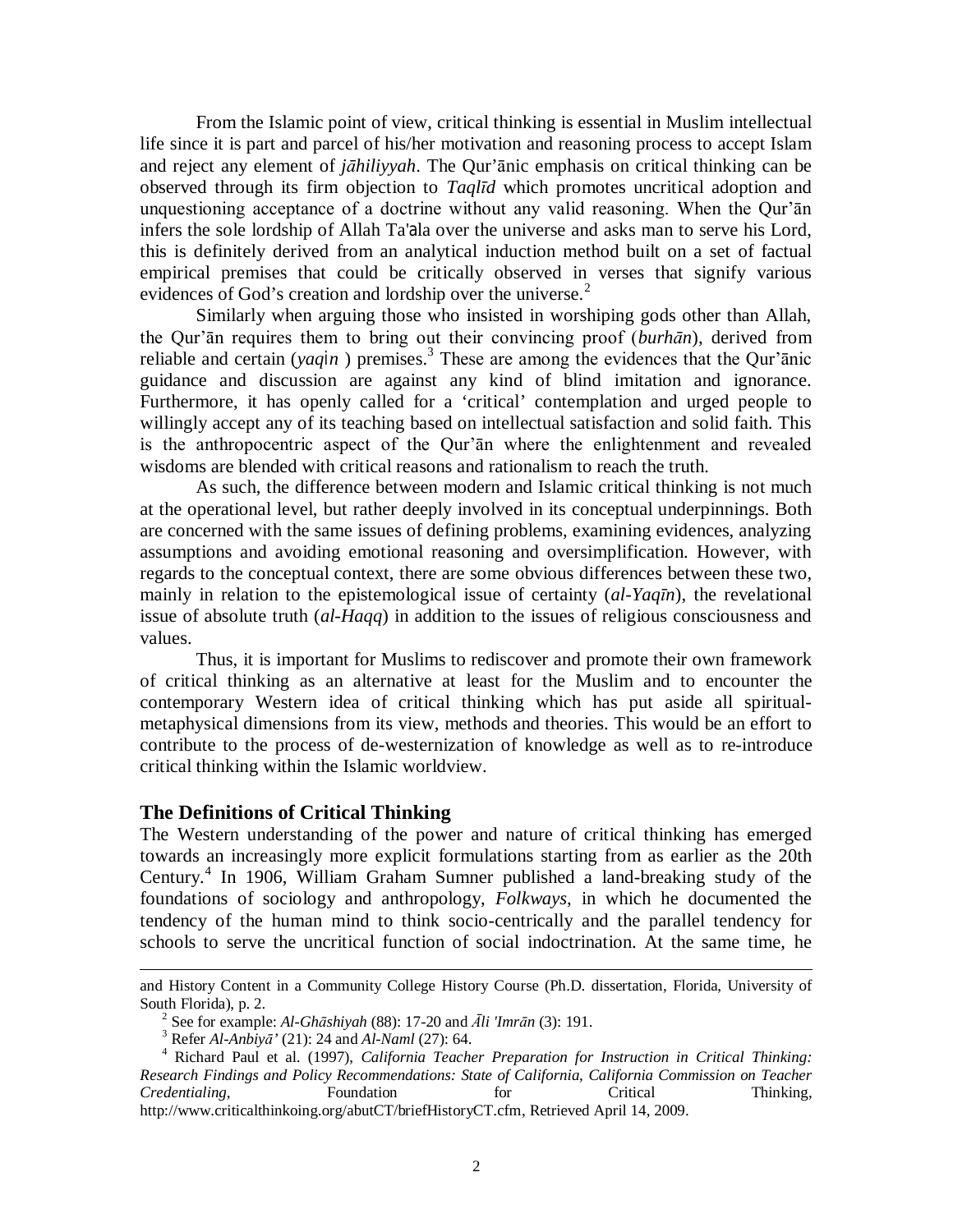recognized the essential need for critical thinking in life and education. He described critical thinking as "the examination and test of prepositions of any kind which are offered for acceptance, in order to find out whether they correspond to reality or not".<sup>5</sup>

On the other hand, Alec Fisher claims that the modern critical thinking tradition was first initiated by the famous American philosopher, John Dewey.<sup>6</sup> His study on the instrumental nature of human thought with regard to its pragmatic basis and its grounding in the actual human purposes, goals, and objectives has contributed a lot in the development of research in critical thinking. He terms human thought as "reflective thinking" and he defines it as an "active, persistent, and careful consideration of a belief or supposed form of knowledge in the light of the grounds which support it and the further conclusions to which it tends" and this includes a conscious and voluntary effort to establish belief upon a firm basis of evidence and rationality.<sup>7</sup>

These are among the earlier definitions of critical thinking which basically tend to give more emphasis on the logical evaluative measurement in accepting any claims or beliefs. It was since then that research on critical thinking developed and it was in a very broad sense and of various concepts to the extent that researchers found it is hard to reach at a solid consensus on how critical thinking would be best defined. Definitions of critical thinking are usually made in terms of formal or informal logic or, as in recent development, of general problem-solving skill.<sup>8</sup> The grounding of the various theories and models of critical thinking rests normally in two distinct disciplines, namely philosophy and psychology. The philosophers tend to focus on the nature and quality of critical thinking products, for example in the nature and quality of analysis and of arguments, while psychologists, on the other hand, concentrate on the process of cognition, the components and operations used to address academic and practical problems. It is also evident that both disciplines have different approaches and methodologies; the cognitive and developmental psychology is based on empirical research while philosophy relies more on logical reasoning.<sup>9</sup>

As a result of the broad scope of discussion, the definitions of critical thinking in both disciplines, philosophy and psychology, were also presented in various ways which generally could be categorized into two different approaches. The first approach tends to describe critical thinking in a general and simple way, and sufficient to capture its main concept that emphasizes its practical aspect. A recognized example of the general philosophical definition proposed by Robert Ennis a renowned critical thinking philosopher, who defined critical thinking as "reasonable, reflective thinking that is

<sup>5</sup> William Graham Sumner (1940), *Folkways: A Study of the Sociological Importance of Usages, Manners, Customs, Mores, and Morals*, New York: Ginn and Co, pp. 632 - 633.

<sup>6</sup> Alec Fisher (2001), *Critical Thinking: An Introduction,* Cambridge, UK: Cambridge University Press, pp. 1-2.

<sup>7</sup> John Dewey (1960), *How We Think*, Lexington, Massachusetts: D.C. Heath and Company, p. 9.

<sup>&</sup>lt;sup>8</sup> In Western culture, critical thinking used to be closely identified with the discipline of logic. Logic traditionally formed an essential part of classical models of American education when it often provides the philosophical framework for the entire curriculum of America's colleges and universities. Today, logic has become merely one of many specialized disciplines which are still considered by many contemporary educators as the primary medium for learning the skills and attitudes of critical thinking. Other educators, however, have sought to de-emphasize formal logic and, instead, develop critical thinking skills through courses in problem solving. See: Chet Meyers (1986), *Teaching Students to Think Critically*, San Francisco and London: Jossey-Bass Publishers, p. 3.

<sup>9</sup> Jennifer H. Reed (1998), *op.cit.*, p. 15 - 16.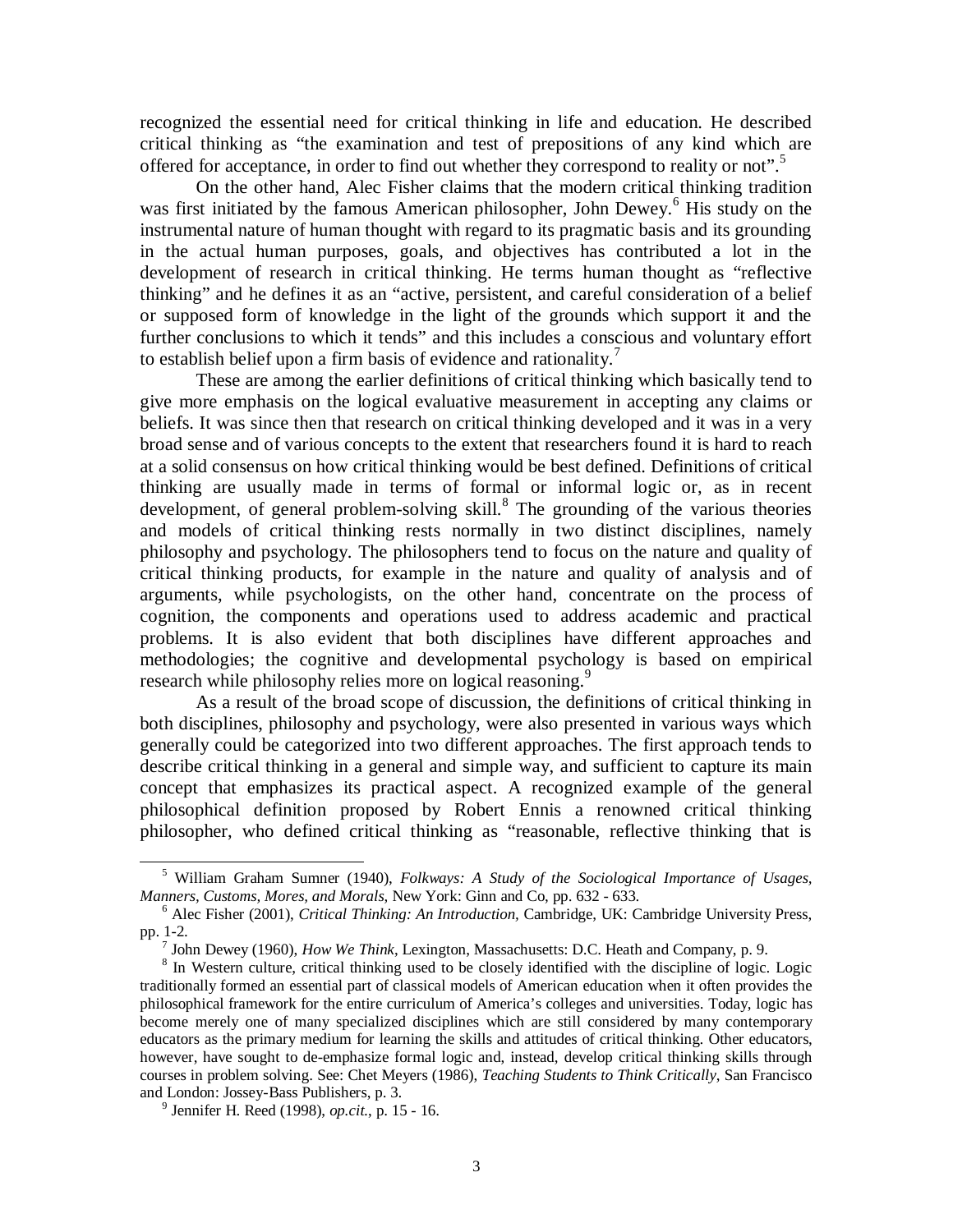focused on deciding what to believed or do".<sup>10</sup> By stressing on reasonable thinking, Ennis<sup>11</sup> implies that critical thinking must rely upon good and appropriate reasons in reaching the best conclusions. Any belief or actions based not on good and appropriate reason are unreasonable. Furthermore, the element of 'reflective thinking' indicates the important of consciousness aspect in good thinking for thinking will never become reasonable by accident. Thus any critical thinkers must consciously seek for good reasons and be reflective in examining the reasonableness of their own and others' thought. On the other hand, the aim of critical thinking is to reach to a reasonable decision about what to believe or to do. Therefore, it should have been able to evaluate statements (what we believe) and actions (what we do), especially when we learned that to decide 'what to believe' has been considered for sometimes as the main concern of critical thinking.

The general definition of critical thinking from the psychologist's perspective is well illustrated by Diane F. Halpern who defined critical thinking as "the use of those cognitive skills or strategies that increase the probability of a desirable outcome".<sup>12</sup> This definition describes critical thinking as purposeful, reasoned and goal directed kind of thinking and it aims in solving problems, formulating inferences and making decisions.<sup>13</sup>

The second approach, on the other hand, is found within a specific framework and narrower subject that largely reflects the philosophical based critical thinking which involves intellectual theories and skills found in informal logic. This specific definition stresses the meta-cognitive (thinking about your own thinking) aspect of critical thinking, the universal intellectual standards (e.g., clarity, precision, accuracy and relevance) regardless of its specific issues and the appropriate dispositions or intellectual virtues (e.g., empathy, humility, integrity, perseverance, fairness) aid in overcoming the biases and unfounded assumptions.<sup>14</sup>

Michael Scriven and Richard Paul have provided an example of this specific philosophical definition. They describe critical thinking as "the intellectually disciplined process of actively and skillfully conceptualizing, applying, analyzing, synthesizing, and/or evaluating information generated by observation, experience, reflection,

<sup>10</sup> Stephen P. Norris and Robert H. Ennis (1989), *Evaluating Critical Thinking*, Pacific Grove, CA: Critical Thinking Press & Software, p. 3. This approach could be observed in many other informal logical definitions of critical thinking provided by other scholars such as D. Alan Bensley who defined critical thinking as "a reflective thinking involving the evaluation of evidence relevant to a claim so that a sound conclusion can be drawn from the evidence". Another example is the definition by Royce P Jones who view Critical Thinking as "the activity in which a person attempts to form or evaluate judgments with the aid of relevant and reliable considerations". See, D. Alan Bensley (1998), *Critical Thinking in Psychology: A Unified Skills Approach*, California: Brooks/Cole Publishing Company, p. 5 and Royce P. Jones (2001), *Foundations of Critical Thinking*, Orlando: Harcourt College Publishers, p. 4.

<sup>&</sup>lt;sup>11</sup> Stephen P. Norris and Robert H. Ennis (1989), *op.cit.*, pp.  $3 - 4$ .

<sup>&</sup>lt;sup>12</sup> Diane F. Halpern (1996), *Thought and Knowledge: An Introduction to Critical Thinking*, 3<sup>rd</sup> ed., New Jersey: Lawrence Erlbaum Associates, p. 5. This type of definition is more likely to relate critical thinking with problem solving which could similarly be observed in Joanne Kurfiss's definition of critical thinking; "an investigation whose purpose is to explore a situation, phenomenon, question, or problem to arrive at a hypothesis or conclusion about it that integrates all available information and that therefore can be convincingly justified". See Joanne G. Kurfiss (1988), *Critical Thinking: Theory, Research, Practice, and Possibilities*, Texas: Association for the Study of Higher Education, p. 2.

<sup>13</sup> Diane F. Halpern (1996), *op.cit*., p. 5.

<sup>14</sup> Jennifer H. Reed (1998), *op.cit*., p. 19.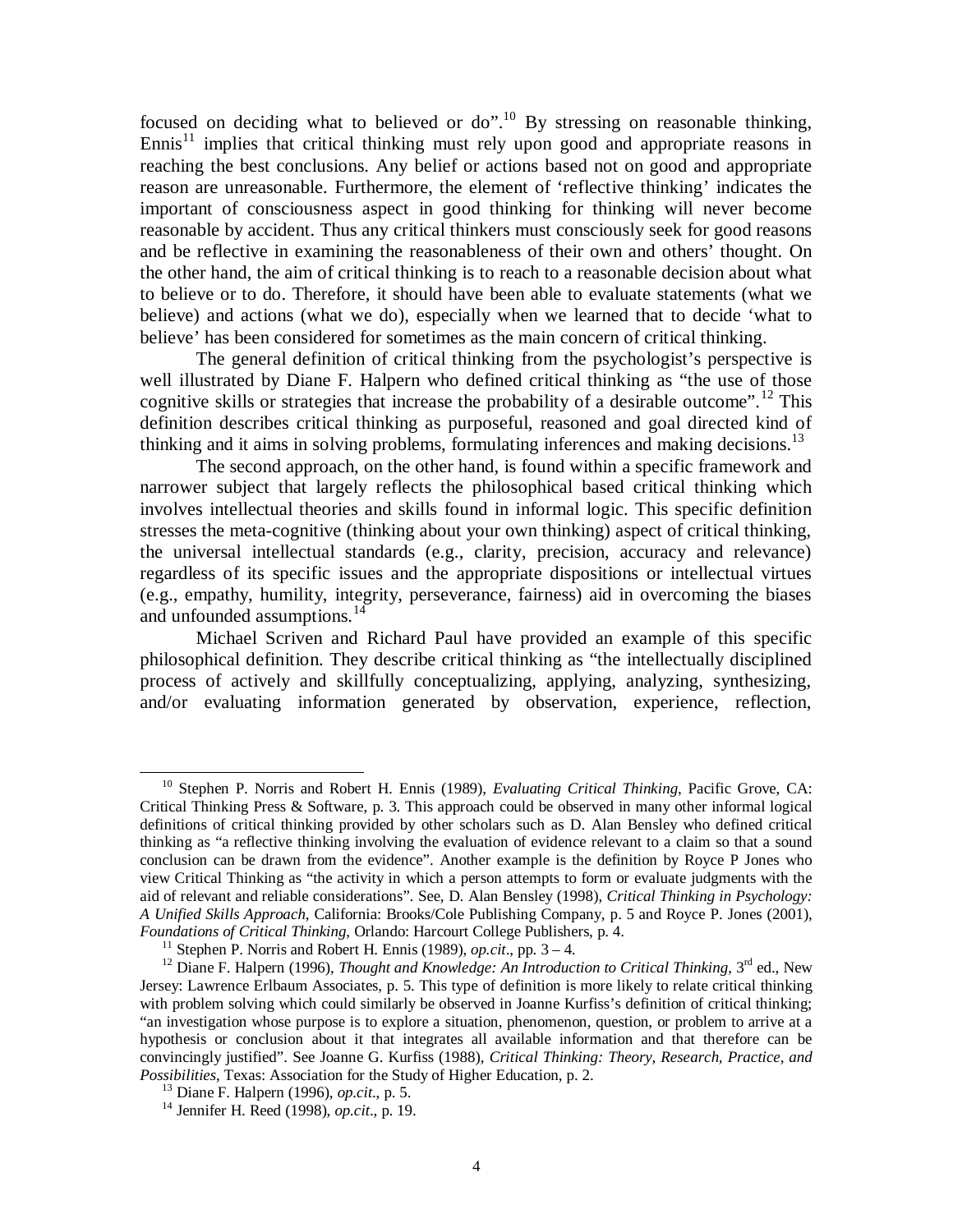reasoning, or communication, as a guide to belief and action".<sup>15</sup> Despite of its lengthy and wordy statement, this specific definition appears to be more focus and precise compare to the above general approach. Nevertheless, these various approaches in defining critical thinking reflect the vast meaning of thought that could be alternatively perceived from various aspects. At the same time, these definitions also share similar elements of thought which implicitly entail the examination of all reasoning process and lead to its conclusions.

However, a more comprehensive definition of critical thinking was proposed by the American Philosophical Association.<sup>16</sup> It defines critical thinking as "a purposeful, self-regulatory judgment which results in interpretation, analysis, evaluation, and inference, as well as explanation of the evidential, conceptual, methodological, criteriological, or contextual considerations upon which that judgment is based".  $17$  This definition covers indeed every aspect of the previous definitions including the cognitive and affective domains the thinking.

In general, based on the above definitions, there are several common characteristics of critical thinking. All of these definitions indicate that critical thinking is not a passive or automatic thinking since thinking were characterized as 'active', 'purposeful' or 'focus'. These definitions also point out that critical thinking deals with ideas, including 'beliefs', 'observations' and 'statement' and its focus is primarily on reasoning and arguments.<sup>18</sup> In short, critical thinking is concerned mainly on making sound judgments which generated from a flawless evaluative and analytical thinking process.<sup>19</sup> Thus, the critical thinkers would stand out from the usual kind of thinking by having proper attitude towards reasoning and would equip themselves with an appropriate knowledge of principles of reasoning when engaging themselves with their life. They are supposed to continuously drive themselves to exercise the positive critical thinking and to re-examine their personal, workplace and political lives in order to survive successfully. Thus critical thinking, in this sense, is undoubtedly a valuable skill

 $\overline{a}$ <sup>15</sup> Richard Paul & Micheal Scriven, *Definition of Critical Thinking*, Foundation for Critical Thinking, http://www.criticalthinking.org/aboutCT/definingCT.cfm, Retrieved December 30, 2008. Also see, Alec Fisher (2001), *op.cit*., p. 10-11.

 $16$  The definition is part of result proposed from a research project organized by the association in its attempt to achieve a consensus of opinions by a panel of experts in critical thinking for the purposes of educational instruction and assessment. Forty-six experts, drawn from various disciplines, participated in the multiyear qualitative research project. About half (52%) of the participants were philosophers, and the rest were affiliated with education (22%), the social sciences including psychology (20%), and the physical sciences (6%). The report resulting from this investigation is commonly known in the critical thinking literature as the Delphi Report. See: Peter A. Facione (1990), *Critical Thinking: A Statement of Expert Consensus for Purposes of Educational Assessment and Instruction*, Millbrea: California Academic Press, pp. 2 – 3.

<sup>17</sup> *Ibid*., p. 2.

<sup>18</sup> See, Jay Verlinden (2005), *Critical Thinking and Everyday Argument*, Australia: Thomson Wadsworth, p. 18.

 $19$  According to Glaser, critical thinking emphasis the process of thinking which mainly involve three principal elements; 1) An attitude of being disposed to consider in a thoughtful, perspective manner the problems and subjects that come within the range of one's experience, 2) knowledge of the methods of logical enquiry and reasoning and 3) skill in applying those methods. See: Eugene B. Zechmeister and James E. Johnson (1992), *Critical Thinking: A Functional Approach*, California: Brooks/Cole Publishing Company, p. 5.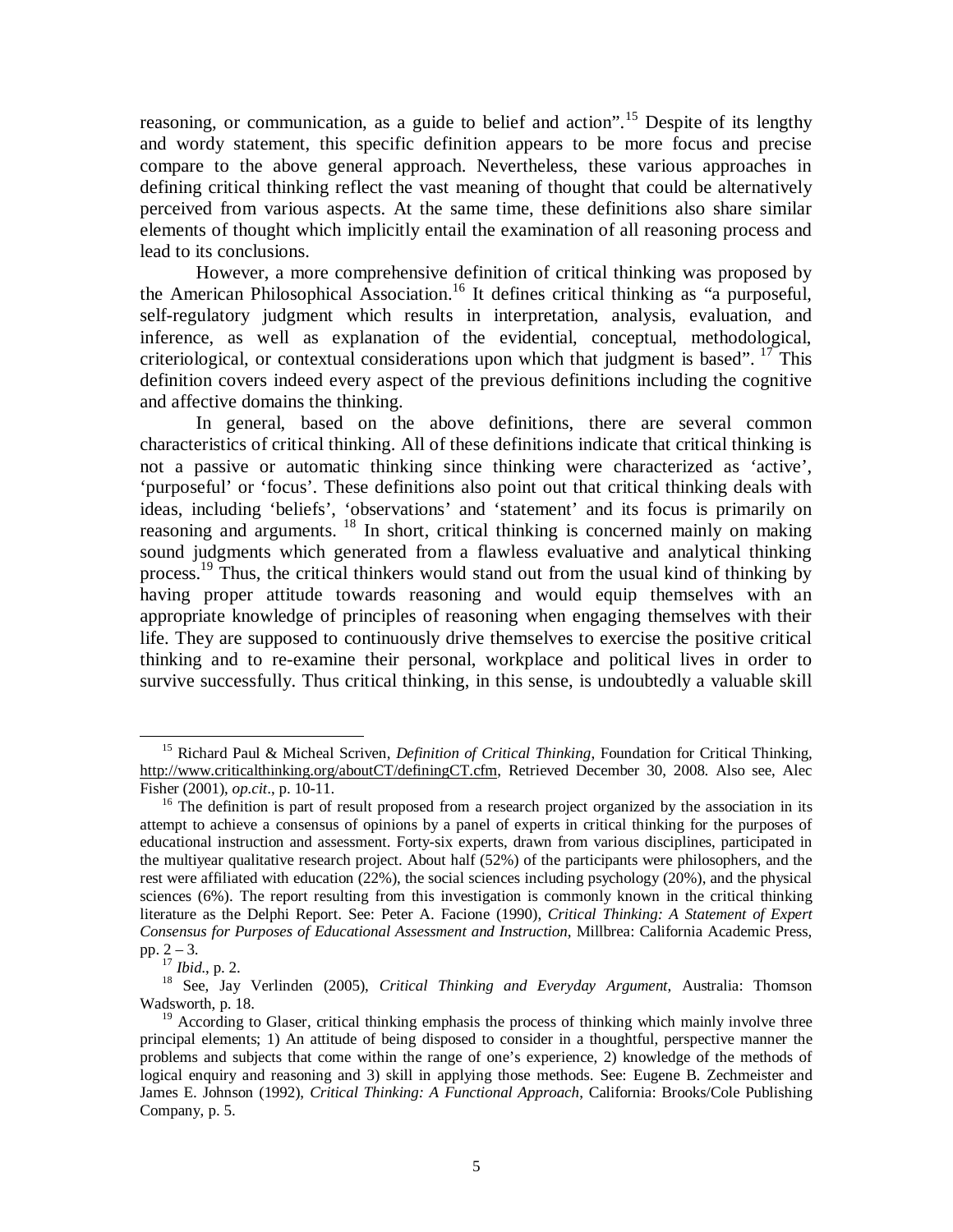that can greatly increase one's understanding of life in various contexts and help him to encounter the world of uncertainty, chaos, change, speed and complexity.

## **Critical Thinking in the Qur'ān**

Islam encourages men to engage in critical thinking in order to meet the divine expectation of human creation. While various material and utilitarian benefits can be generated from the process of good thinking, the recognition of Allah as the Sole Creator of the universe and all creatures will always remain the ultimate goal of thinking and contemplation in Islam. The impact of the recognition, however, does not only enhance one's spirituality but also improve his or her social living. This explicitly explain the key function of human mind in making sense the realities of human and social well being based on rationality in the light of revealed guidance. This recognition also reveals sense of direction of thinking process and activities as dictated by the mind Giver in order to make thinking and life more meaningful. $^{20}$ 

The Qur'ān, from the anthropocentric part of its nature, emphasizes deeply the intellectual faculty of man. This thinking faculty, apart from being an essential reality of man, is an indispensable feature for man's unique position in accepting the noble mission of Allah's vicegerent in earth. In this sense, the faculty of thinking is the most superior feature that does not only distinguish man from other creatures, but qualifies him to bear Allah's responsibility in sustaining mankind and building civilization $^{21}$ .

Notably, the Qur'ān demands the readers to utilize this faculty in many different approaches and styles. The derivative forms of *al-'aql* or "intellect" alone has been repeatedly used forty nine times<sup>22</sup> in various chapters of the Qur' $\bar{a}n^{23}$  urging Muslims to exercise their intellect in pursuing good reasoning and drawing conclusions to discover truth guidance. In supporting those different approaches and styles, the Qur'ān also use other terms<sup>24</sup> which carry different shades of intellectual emphasis such as *tafakkur<sup>25</sup>* (contemplating), *tadhakkur<sup>26</sup>* (taking to heart), *tadabbur<sup>27</sup>* (pondering), *tafaqquh<sup>28</sup>* (comprehending), *tabassur*<sup>29</sup> (understanding), *tawassum*<sup>30</sup> (reflecting), *nazar*<sup>31</sup> (considering) and *i'tib* $ar^{32}$  (taking a lesson). The fact that al-Razi<sup>33</sup> for instance, while

 $20$  See: Hazizan Md Noon (2005), "Foreword from the dean Kuliyyah of Islamic Revealed Knowledge and Human Sciences", *National Conference on Creative/Critical Thinking from Islamic Perspective*, Kuala Lumpur: International Islamic University Malaysia, p. iii.

<sup>21</sup> See: Wan Mohd Nor Wan Daud (1989), *The Concept of Knowledge in Islam*, London and New York, Mansell, Also look: Jamal Badi and Mustapha Tajdin (2005), *Creative Thinking: An Islamic Perspective*, International Islamic University Malaysia Press,  $2<sup>nd</sup>$  ed., p. 1.

<sup>22</sup> Mostly mentioned in a active verbal form. See: Fatima Ismail (1993), *Al-Qur'ān wa al-Nazar al- 'Aqlī*, Herdinon, IIIT, pp. 63 – 64.

<sup>23</sup> See for example: *al-Baqarah* (2): 44, *al-Hajj* (22): 46 and *al-A'rāf* (7): 179

<sup>&</sup>lt;sup>24</sup> Jamal Badi and Mustapha Tajdin (2005), *op.cit.*, pp.  $3 - 7$ .

<sup>25</sup> See for example: *al-Baqarah* (2): 219, *al-An'ām* (6): 50 and *al-Ra'd* (13): 3.

<sup>26</sup> *Al-Baqarah* (2): 221 and *al-An'ām* (6): 126.

<sup>27</sup> *Al-Nisā'* (4): 82 and *al-Sād* (38): 29.

<sup>28</sup> *Al-An'ām* (6): 65 and *al-A'rāf* (7): 179.

<sup>29</sup> *Yūsuf* (12): 108.

<sup>30</sup> *Al-Hijr* (15): 75

<sup>31</sup> *Al-A'rāf* (7): 185 and *Yūnus* (10): 101.

<sup>32</sup> *Al-Nūr* (24): 44 and *al-Hashr* (59): 2.

<sup>33</sup> Fakhr al-Din al-Razi (2000), *Al-Tafsīr al-Kabīr*, 1st ed., Beirut: Dār al-kutub al-'ilmiyyah, vol. 2, pp. 187 – 191.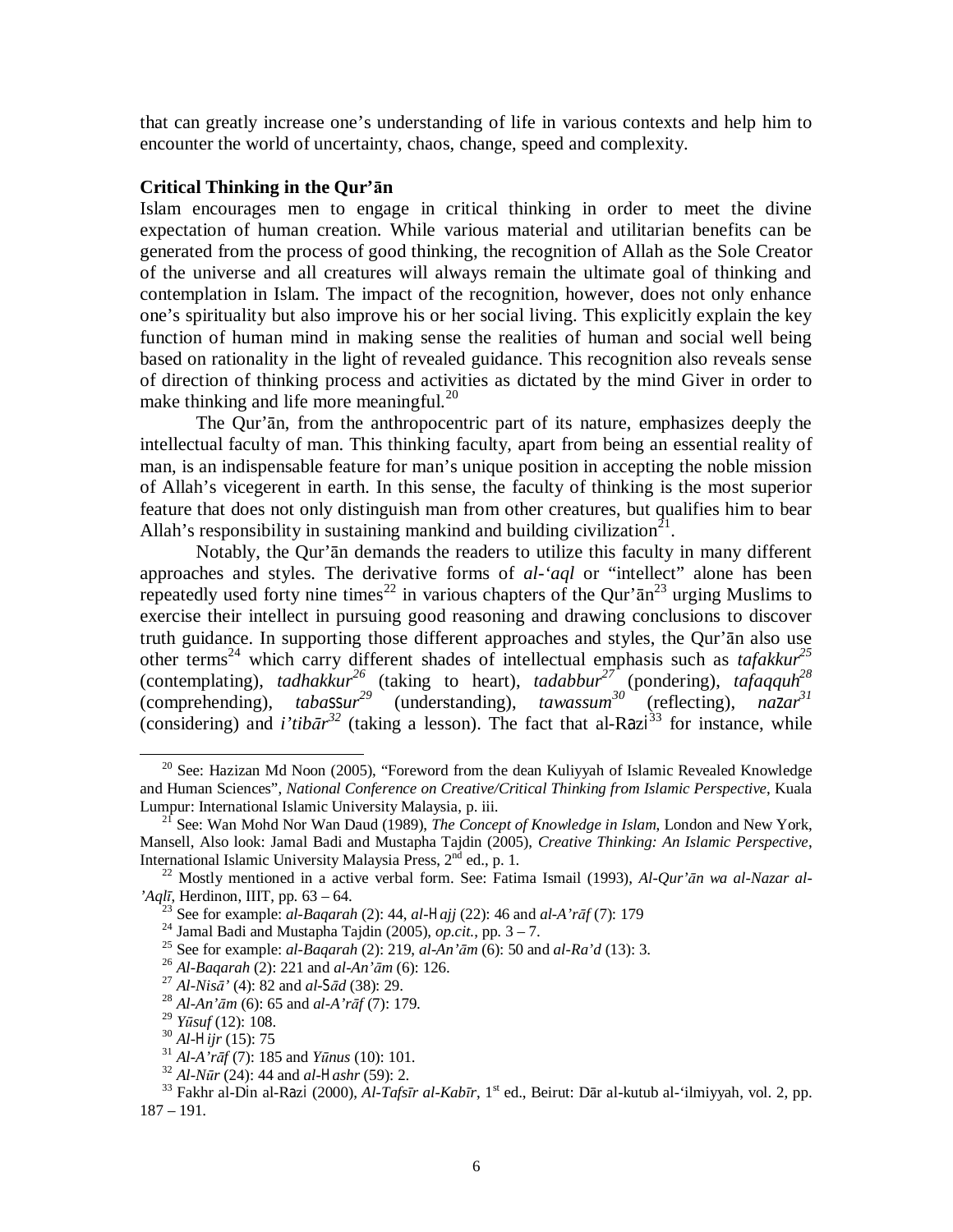commentating on the aspect of knowledge in the Qur'ān, has came out with 30 synonyms for the term related to thinking indicates the great emphasis of the Qur'ān on thinking. Although these Qur'ānic terms carry different meanings with various manners, contexts or levels of thinking<sup>34</sup> but they generally could be seen, among others, as the direct indication towards an Islamic conception of critical thinking.

In order to elaborate further the concept of critical thinking in the Qur'ān, we will present a discussion on two related topic namely the doctrine of ayat and the Qur'ānic tradition of critical thinking.

### **i.** The Doctrine of Ayat

The Qur'ānic injunction on critical thinking can be fundamentally traced from its affirmation of the concept of *ayat* (God's signs in the universe). An *ayah*, as explained by al-Raghib al-Isfahani <sup>35</sup>, basically "means a manifest sign (*al-'alamah al-zahirah*) which serves to indicate what is hidden, or not directly manifest, in such wise that when the sign is perceived, the other, which cannot be perceived and which is of one predicament as the former, comes to be known" <sup>36</sup>. The concept of *ayat* in the Qur'ān generally implies that the metaphysical truths of the Qur'ān have their physical, sensible, observable counterparts in natural phenomena which manifest and indicate the transcendent truth.<sup>37</sup>

This concept of  $a\gamma a t$  is presented in different forms; some are explicit and others are implicit in which the higher human intellection is required. The explicit form of *ayat* refers to a group of signs, as in the universe and in our own selves<sup>38</sup>, that can be perceived merely by sense observation and experimentation. However, this level of perception will still never reach to the ultimate meaning of the sign for, as the Qur'ān clearly stated, this revealed signs could not be grasped by relying solely on sense observation and experimentation due to the limitation of senses in meditating and interpreting the signs of Allah in the universe.

<sup>34</sup> For example most commentators would interpret *tabassur* to be more significant and depth in meaning compared to *nazar*. Golshani on the other hand, stated that the words tafakkur, ta'aqqul and tafaqquh in the Qur'ān refer to different degrees of intellectual perception. See: Jamal Badi and Mustapha Tajdin (2005), *op.cit.*, pp. 3 – 4 and Mehdi Golshani (1986), *The Holy Quran and The Sciences of Nature*, Tehran: Islamic Propagation Organization, p. 133.

<sup>35</sup> Al-Raghib al-Isfahani (1972), *Mu'jam Mufradat alfaz al-Qur'ān*, Dar al-Katib al Arabi, p. 28. <sup>36</sup> Mohd Zaidi Ismail (2007), *The Cosmos as the Created Book and Its Implications for the Orientation of Science* at

http://www.thefreelibrary.com/The+Cosmos+as+the+created+book+and+its+implications+for+the...-

a0182036015, retrieved October 31, 2009. This paper was originally presented at the International Conference on "The Role of Islamic States in a Globalized World" held in Kuala Lumpur, Malaysia, on July 18, 2007, as "The Universe qua the Created Book and its Implications on the Orientation of Science within an Islamic State".

<sup>37</sup> On this statement see further: Mehdi Golshani (1986), *op.cit.*, pp. 105 – 109 and Adi Setia Mohammad Dom (2007), *Three Meanings of Islamic Science: toward Operationalizing Islamization of Science* at

http://www.thefreelibrary.com/Three+meanings+of+Islamic+science%3a+toward+operationalizing... a0164596584 retrieved November 1, 2009.

 $38$  To quote the Our' $\bar{a}$ n:

<sup>&</sup>quot;*We will Soon show them Our signs (ayatina) in the furthest regions of the earth (afaq), and in their own souls (anfusihim), until it becomes manifest to them that this is the Truth.*" *Al-fussilat* (41): 53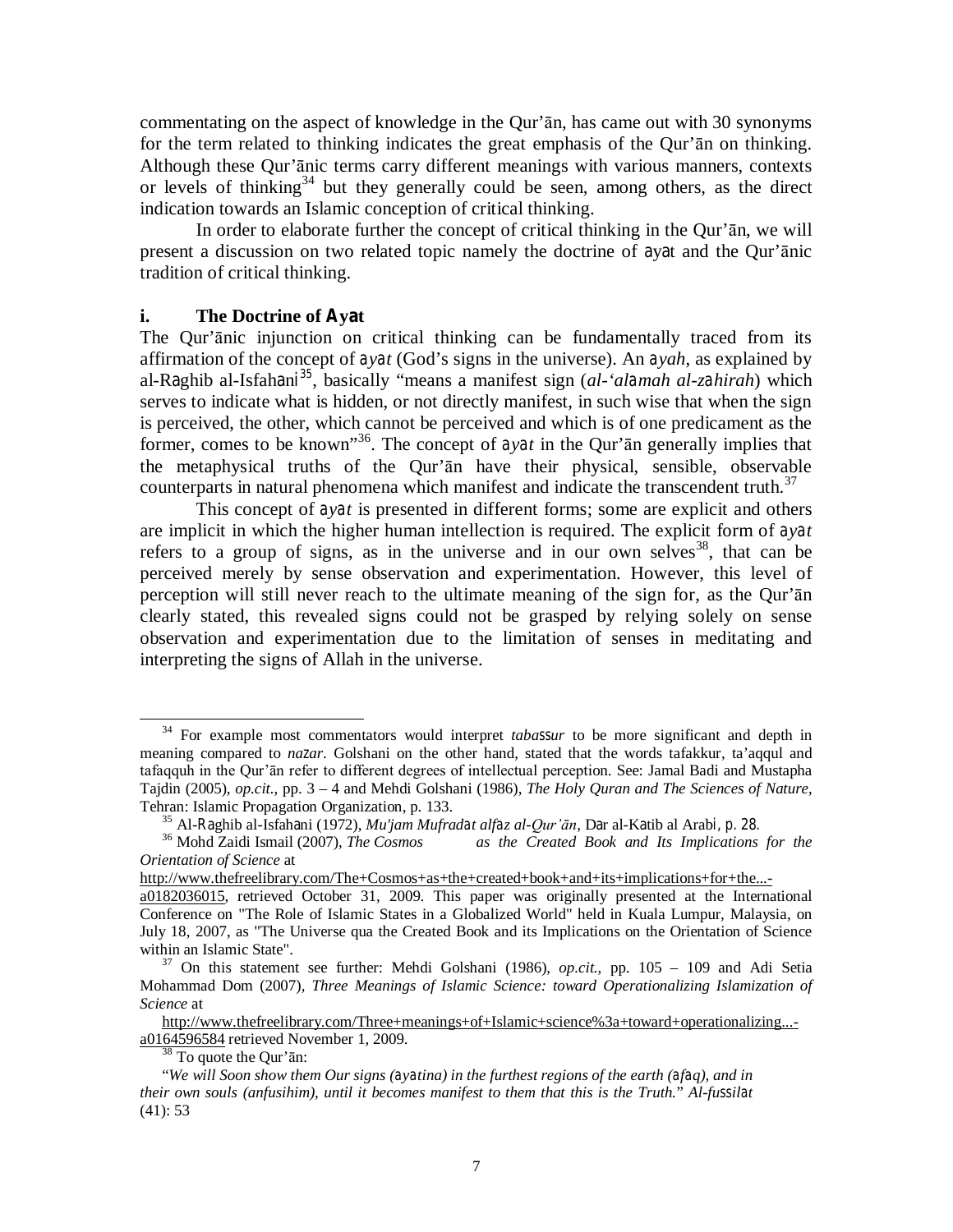As for the implicit form of *ayat* that reveals the other level of perception, it is recognizable only by those who think and reflect.<sup>39</sup> In the verses concerning the miracle of natural phenomena, the Qur'ān has explicitly pointed out that the perception of divine signs and their relation to the Lord belong to the people of intellect and reflection (*qawm yatafakkarun*) <sup>40</sup>. It is obvious from the above presentation that both forms of *ayat* have their own territory, each of which could be perceived in different levels. It also implies that the ultimate meaning of the signs of God cannot be recognized unless through reflection and critical thinking.

In sum, the Qur'ānic assertion of *ayat* necessitates human engagement in critical thinking and the quality of human reception of the *ayat* depends upon the integrity of reason; the higher ability of reason would result the greater achievement in attaining a clearer meaning of the sign<sup>41</sup>.

### **ii. The Qur'ānic Tradition of Critical thinking**

Apart from the Qur'ānic emphasis on the specific intellectual terms and concepts in applying critical thinking, there are narrations and stories in the Qur'ān that implicitly promote the tradition of critical thinking. The term *taqlid* <sup>42</sup> (imitation) as opposed in a way to critical thinking, for example, although it is not mentioned in the Qur'ān but the rejection of the idea and concept are clearly indicated. The Qur'ān has condemned the uncritical tradition of the pre-Islamic society (*jahiliyyah*) that tends to accept and recognize irrational beliefs inherited from their earlier generations. It also considers this attitude as neglecting the role of mind and being influenced by the evil desires. $43$ Moreover, this Qur'ānic condemnation of *taqlid* can be seen as a manifestation of its advocacy on the critical thinking tradition particularly in examining the rational and logical aspect of any culture and belief prior to adoption.

In addition to the above implicit narration, there are many other narrations and stories that signify the tradition or spirit of critical thinking in Islam such as follows<sup>44</sup>:

1. The Muslim is urged to ascertain any news brought by a wicked person (*fasiq*).<sup>45</sup> They are obliged to examine the sources of information and not merely to accept

<sup>39</sup> Refer to: Adi Setia Mohammad Dom (2007), *op.cit.*, and Mehdi Golshani (1986), *op.cit.*, pp. 101.

<sup>40</sup> In this respect, Allah says in the Qur'ān:

<sup>&</sup>quot;*He it is who sends down water (rain) from the sky; from it You drink and from it (grows) the vegetation on which You send Your cattle to pasture. With it He causes to grow for You the crops, the olives, the date-palms, the grapes, and Every kind of fruit. Verily! In This is indeed an evident proof and a manifest sign for people who give thought*". *Al-Nahl* (16): 10 - 11

Also refer to verses: *Al-An'am* (6): 97 and 98, *al-Nahl* (16): 12 and *al-Zumar* (39): 21.

<sup>&</sup>lt;sup>41</sup> See: Mohammad Hashim Kamali (2005), "Reading the Signs: A Qur'anic Perspective of Thinking", paper presented at the Seminar on Thinking in Kuala Lumpur organized by International Islamic University Malaysia, p. 1.

<sup>42</sup> Al-Ghazzali defines taqlid as (**حجة بلا قول قبول** ( or to accept assertion without evidence while al-

Amidi describes it as to follow other's views without concrete reason. Refer Al-Ghazzali, Abu Hamid (1997), *al-Mustasfa min Ilm al-Usul*, Vol. 1, ed. Dr. Muhammad Sulayman al-Asyqar, Beirut: Mu'assasah al-Risalah, p.516, and Saif al-Din Abu al-Hasan 'Ali al-Amidi, *Al-Ihkam Fi Usul al-Ahkam.* juz. 111, Beirut: Dar al- Fikr, p.166.

<sup>43</sup> See: *al-Zukhruf* (43): 22-23, *al-Māidah* (5): 104 and *al-A'rāf* (7): 28.

<sup>44</sup> Yusuf Al-Qaradawi (1987), *al-Iman wa al-Hayah*, Beirut: Mu'assasah al-Risalah.

<sup>45</sup> *Al-Hujurat* (49): 6.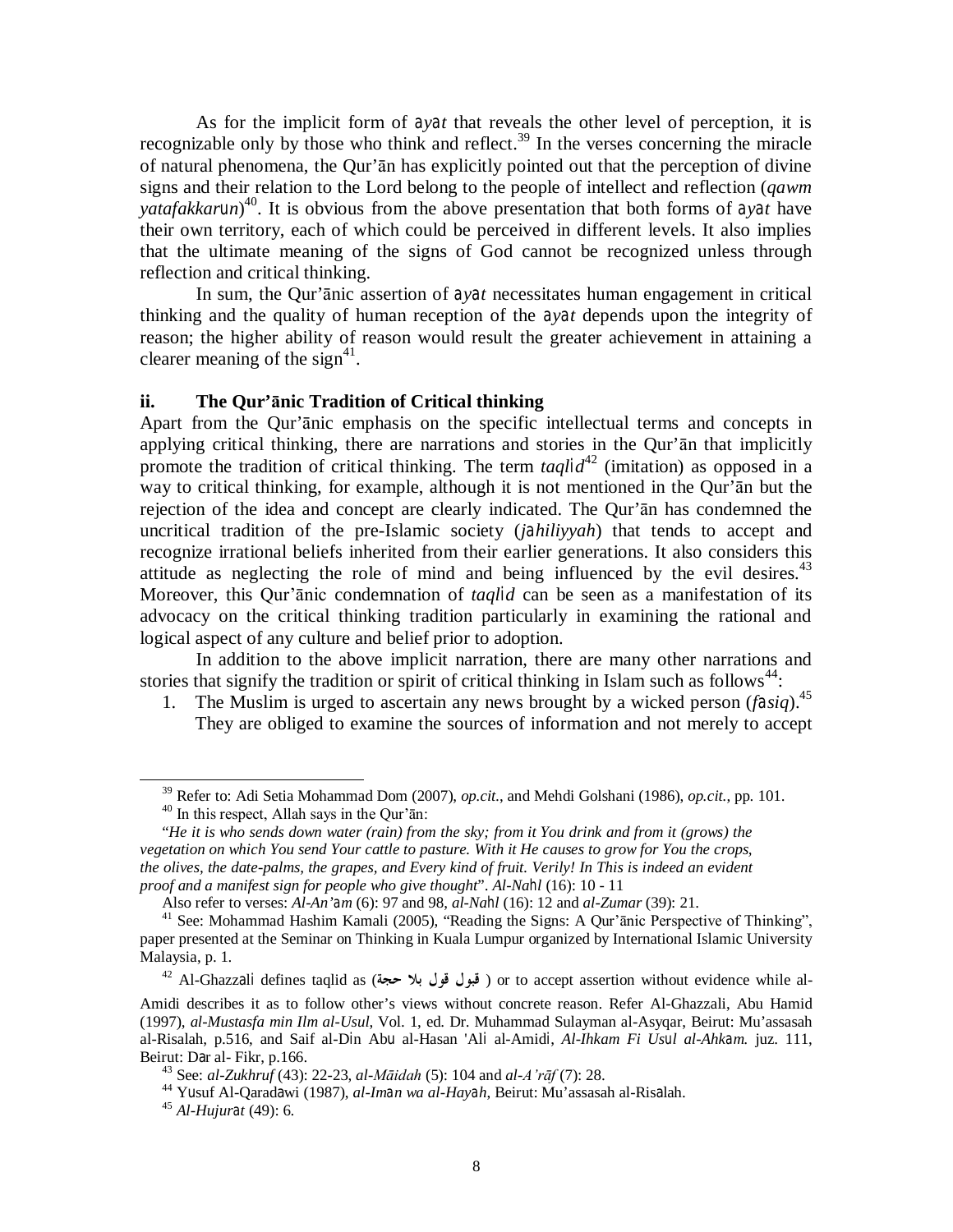any information and to make judgment without investigating the credibility of its sources as part of the evaluation process.

- 2. The event where the Prophet Sulayman had demanded the Hoopoe bird to come with a clear reason for its absence in the birds gathering led by  $\text{him}^{46}$  illustrates the requisition for man to think and act based on unambiguous statements or evidences instead of emotions and prejudices. Another good example of this requisition is the event where the Great *al-'Aziz* of Egypt refused to accept the claim of his beloved wife, Zulaikha who had accused the Prophet Yusuf without having any concrete evidence.<sup>47</sup> These prophetic stories provide guidance and inspiration to Muslim to be more critical, analytical and objective in his decision far from any element of biasness and favoritism to whom he loved.
- 3. The warning to attach with the idea and tradition of the majority without having any critical and rational consideration.<sup>48</sup> In most cases, the common and widely practiced traditions were based on assumption and conjecture which need to be reevaluated according to the teaching of Islam.

Based on these Qur'ānic narrations and stories, it is clear that all fundamental aspects of modern critical thinking concerning issues such as clarity, precision, relevance, sound evidence, depth and fairness have been inclusively if not deeply covered. Moreover, these cognitive and logical issues of critical thinking have been approached within the context of the Islamic spirituality to provide special religious attributes to the discourse.

## **Fundamental Elements of Islamic Critical Thinking**

The culture of thinking of a society has great influences on its intellectual quality and development. In this respect, as for the development of the modern Muslim intellectual, critical thinking is also essential particularly with regards to the intellectual challenges faced by the Muslim. The current development and influences of Western thought, especially in their formulation of critical thinking framework, cannot be neglected. The Muslim must therefore participate in this situation and try to develop their own framework in order to assure that their thinking culture will grow hand in hand with the current achievement, but within the framework of Islamic teaching and foundation.

Islam has established a very strong foundation and framework of critical thinking from its first revelation. The teaching of Islam has tremendously succeeded in transforming the mindset of the pagan Arabs to be more reflective, critical and civilized. It has also illustrated a general Islamic framework and worldview for the Muslim life which include necessarily critical thinking. This general framework reveals several elements of thinking which could be considered as the Islamic foundation of critical thinking. These foundational elements could be categorized as follow:

## **1.** *Al-Tafakkur*

 $\overline{a}$ 

The term *tafakkur* has been interpreted by a majority of the *mufassirin* as reflection and contemplation. Literally it means a deliberate, systematic process of reflective

<sup>46</sup> See: *Al-Naml* (27): 20-22.

<sup>47</sup> See: *Yusuf* (12): 25-29.

<sup>48</sup> See: *Al-An'am* (6): 116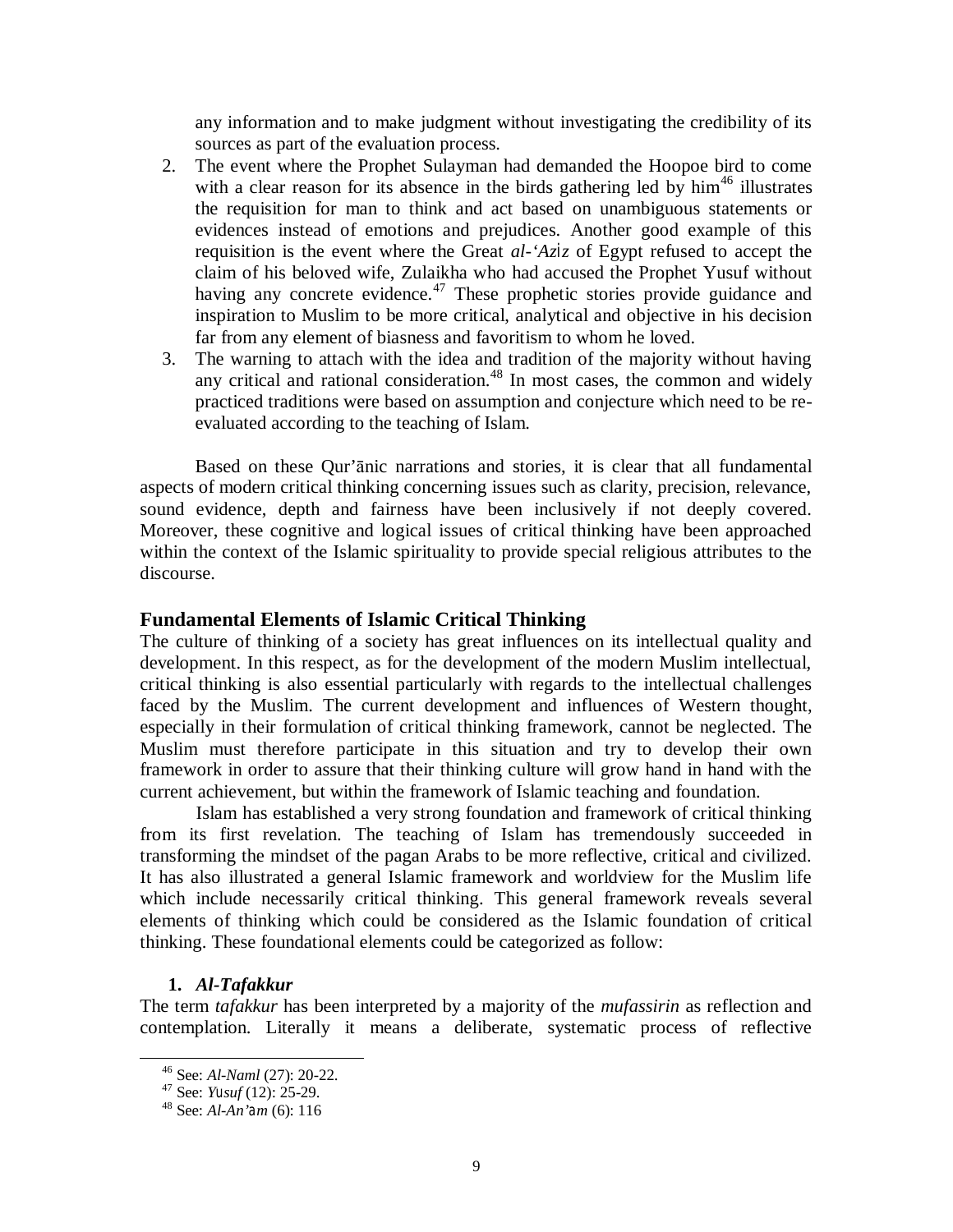discourse.<sup>49</sup> It has been used 18 times in the Qur'ān as a 'verb', instead of a 'noun', to stress on its application rather than merely an abstract conception<sup>50</sup>. The Qur'an repeatedly provokes and challenges the reader to think and contemplate the signs of Allah so that she or he can understand better. This implies that we have to reflect and examine the massage of the Qur'ān, as demonstrated in its *ayat*, to grasp the very 'reality' of its messages and to present its relevant and realistic meanings and understanding in accordance with the needs of all times. This would require a spiritual consciousness and a proper 'critical' framework while reading the Qur'ān<sup>51</sup>. Has not the Qur'ān said, "(*Here is), a Book which We have sent down unto thee, full of blessings, that they may meditate on its Signs, and that men of understanding may receive admonition.*" (*Al-Sad* (38): 29). In fact the verse: "*verily in that are Signs for those who reflect*" (*Al-Rum* (30): 21) is a constant theme throughout the Qur'ān which, among others, underscores the point that the meanings of the signs of Allah cannot be read merely at face-value but it requires thinking and reflection. This is what we understood by *tafakkur*.

The process of  $tafakkur$ , according to Malik Badri<sup>52</sup>, develops through three interrelated stages; a) information that comes through perception via the senses, imagination or abstract intellectual information, b) paying closer look and inspecting the aesthetic aspect of that information while acknowledging its beauty and perfect creation which will lead to astonishment and appreciation, c) Shifting from contemplating the created object to the thought about its Creator that will lead to the sense of submission to and appreciation of the God. This systematic process of thinking is an essential portion of the Muslim consciousness of *tawhid* which has been the source of the scientific spirit in Islamic tradition as frequently explained by Osman Bakar<sup>53</sup>. He stated that the spirit of Muslim observation/experimentation is shaped by this religious consciousness, and not due to religious doubt and skepticism. The spirit of Muslim experimentation was inspired rather by the certainty of God as the Absolute and as the source of all great truths.

### **2.** *Al-Yaqin*

 $\overline{a}$ 

The element of *al-yaqin* in the context of Islamic critical thinking could be explained from two different angels. The first is focusing on the conceptual meaning of the term which deals with the theoretical and epistemological discourse from the nature of knowledge. The second emphasizes on the quest for *al-yaqin,* which addresses the systematical processes of verification of knowledge to reach to certainty.

As for the conceptual meaning of *al-yaqin*, it is considered the ultimate aim of Islamic critical thinking in which it leads to an intellectual and spiritual satisfaction *(al- `ilm al-yaqin )* far from all kind of doubt (*shakk*). Al-Ghazzali 54 , in his *Ihya 'ulum al-din,* explains that a learned man "should be greatly concerned with the strengthening of his faith (*yaqin),* which is the mainspring of religion. He further defines *al-`ilm al-yaqin* as

<sup>49</sup> Ibn Manzur (1990), *Lisan al-Arab*, Beirut: Dar al-Fikr (the root "*fakkara*").

<sup>50</sup> Jamal Badi and Mustapha Tajdin (2005), *op.cit.*, p. 3.

<sup>51</sup> Yedullah Kazmi (2000), "The Role of Critical Thinking in Islam", in *Hamdard Islamicus*, Madinat al-Hikmah: Bait al-Hikmah, Vol. 23, No. 1, p. 32.

<sup>52</sup> Malik Badri (2000), *Contemplation: An Islamic Psychospiritual Study*, Herndon: The International Institute of Islamic Thought, p. 30.

<sup>53</sup> Osman Bakar (1999), *the History Philosophy of Islamic Science*, Cambridge: Islamic Texts Society, pp. 2 and 7.

<sup>54</sup> Al-Ghazzali, Abu Hamid (1992), *Ihya' `Ulum al-Din,* Beirut: Dar al-Kutub al-Ilmiah, pp. 87 – 88.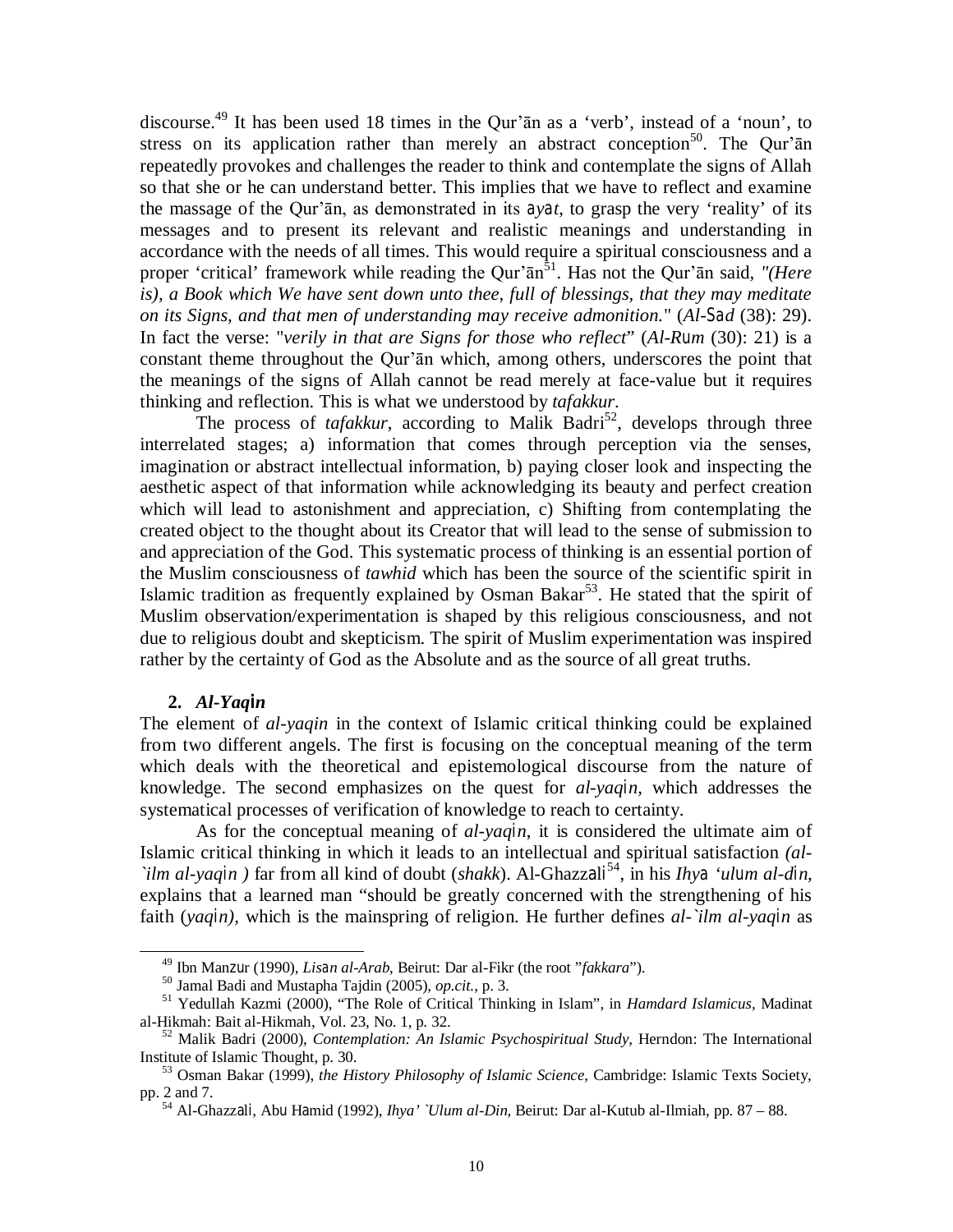being such that "the thing known is made so manifest that no doubt clings to it, nor is it accompanied by the possibility of error and deception, nor can the mind even suppose such a possibility".<sup>55</sup>

The quest for the certainty, on the other hand, refers to the process of requiring sound proofs and evidences. Al-Ghazzali, in his intellectual and spiritual quest for certainty, has provided a clear guideline on the way of thinking with regard to the sources of knowledge. In the introduction of his work *al-Mustasfa min 'Ilm al-Usul*, he stressed the importance of identifying the status of a premise in order to justify its function as the foundation of *al-burhan* <sup>56</sup>. The premises, according to him, must derive from the reliable sources and reach the level of certainty before it can generate *'ilm al-yaqin*. In other words, a certain conclusion must derive from a certain premises. The importance of having authentic sources has been clearly stated by the Qur'ān (*al-Hujurat* (49)*:* 6). In another verse, the Qur'ān (*Yunus* (10)*:* 36) also warns from relying on fancies and conjectures which can never substitute for truth.

### **3.** *Al-'Adl*

The concept of *al-'adl* in the context of Islamic critical thinking can be derived from many verses and Prophetic narrations especially with regard to the quest for objectivity. This is clear, for instance, when the Qur'ān states "*not to let the hatred of others toward you make you swerve to wrong and depart from justice; be just, that is next to piety; and fear Allah"* (*al-Maidah* (5): 8). It stresses the importance of objectivity in the process of decision making free from any emotional and personal interference. Similarly, critical thinking in Islam denounces any type of dependence on desires, personal interests, prejudices and other forms of bias<sup>57</sup>. This is because such elements would negatively influence and become obstacles to the objective thinking and fair judgments.

Basically these three foundational elements prescribe the nature of Islamic critical thinking that mostly concern about the spiritual, epistemological and ethical aspect of thought. The concept of *tafakkur*, *al-yaqin* and *al-'adl* provide an Islamic insight and consciousness to critical thinking that distinguishes it from the Western perspective. Moreover these unique elements present groundwork for a comprehensive framework of Islamic critical thinking which would need to be elaborated further compatibly to the relevant discussion of modern critical thinking in order to reach to the utmost aim of thinking in Islam.

### **Conclusion**

 $\overline{a}$ 

This paper examines the subject of critical thinking from the Islamic perspective and explores its nature and framework by suggesting the distinguished elements of Islamic critical thinking. Critical thinking is certainly not strange from the Islamic teaching. The Qur'ān has presented the thinking culture in various ways and aspect in which they could

<sup>55</sup> Al-Ghazzali, Abu Hamid (1964), *al-Munqidh min al-Dalal,* ed. Abd al-Halim Mahmud, Cairo: Maktabah al-Anglo al-Masriyyah, pp. 13 – 14.

<sup>56</sup> Al-Ghazzali, Abu Hamid (1997), *al-Mustasfa min Ilm al-Usul*, Vol. 1, ed. Dr. Muhammad Sulayman al-Asyqar, Beirut: Mu'assasah al-Risalah, pp. 36 – 38.

<sup>57</sup> Ismail Abdullah (2005), "The Application of Critical Thinking in the Process of *Jarh wa Ta'dīl* (Impugnment and Validation) of the Prophetic Hadith", *National Conference on Creative/Critical Thinking from Islamic Perspective*, Kuala Lumpur: International Islamic University Malaysia, p. 116.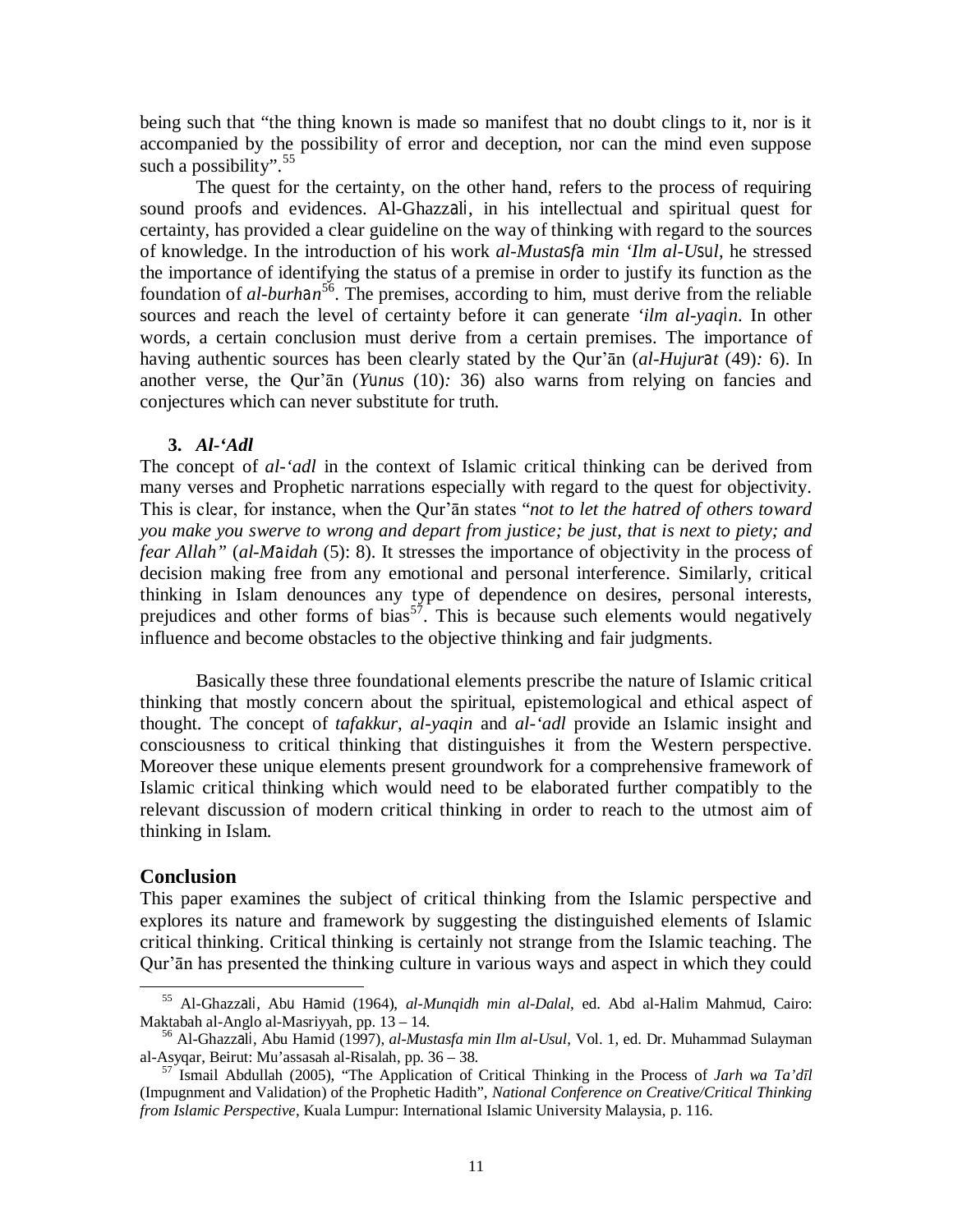be systematically structured to form a clear conceptual definition of Islamic critical thinking. Even though the Islamic and Western definition of critical thinking would be technically similar, but the differences lay on the conceptual comprehension of those technical terms used in the definitions and on the worldview of both traditions. As such the conceptual definition of Islamic critical thinking would function to describe the thinking from the Islamic worldview as a replacement to the Western secular conception. It is essential for the Muslim educators to explore and introduce the concept of Islamic critical thinking, particularly in the Muslim educational system, to instill the next Muslim generation with proper skills of thinking, far from any secular element.

#### **References**

- Adi Setia Mohammad Dom (2007), *Three Meanings of Islamic Science: toward Operationalizing Islamization of Science* at
- http://www.thefreelibrary.com/Three+meanings+of+Islamic+science%3a+toward+operationalizi ng...-a0164596584 retrieved November 1, 2009.
- Alec Fisher (2001), *Critical Thinking: An Introduction,* Cambridge, UK: Cambridge University Press.
- Al-Ghazzali, Abu Hamid (1964), *al-Munqidh min al-Dalal,* ed. Abd al-Halim Mahmud, Cairo: maktabah al-Anglo al-Masriyyah.
- Al-Ghazzali, Abu Hamid (1992), *Ihya' `Ulum al-Din,* Beirut: Dar al-Kutub al-Ilmiah.
- Al-Ghazzali, Abu Hamid (1997), *al-Mustasfa min Ilm al-Usul*, Vol. 1, ed. Dr. Muhammad Sulayman al-Asyqar, Beirut: Mu'assasah al-Risalah.
- Al-Raghib al-Isfahani (1972), *Mu'jam Mufradat alfaz al-Qur'ān*, Dar al-Katib al Arabi.
- Chet Meyers (1986), *Teaching Students to Think Critically*, San Francisco and London: Jossey-Bass Publishers
- D. Alan Bensley (1998), *Critical Thinking in Psychology: A Unified Skills Approach*, California: Brooks/Cole Publishing Company
- Diane F. Halpern (1996), *Thought and Knowledge: An Introduction to Critical Thinking*, 3<sup>rd</sup> ed., New Jersey: Lawrence Erlbaum Associates
- Eugene B. Zechmeister and James E. Johnson (1992), *Critical Thinking: A Functional Approach*, California: Brooks/Cole Publishing Company
- Fakhr al-Din al-Razi (2000), *Al-Tafsīr al-Kabīr*, 1st ed., Beirut: Dār al-kutub al-'ilmiyyah
- Fatima Ismail (1993), *Al-Qur'ān wa al-Nazar al-'Aqlī*, Herdinon, IIIT
- Hazizan Md Noon (2005), "Foreword from the dean Kuliyyah of Islamic Revealed Knowledge and Human Sciences", *National Conference on Creative/Critical Thinking from Islamic Perspective*, Kuala Lumpur: International Islamic University Malaysia.
- Ibn Manzur (1990), *Lisan al-Arab*, Beirut: Dar al-Fikr.
- Ismail Abdullah (2005), "The Application of Critical Thinking in the Process of *Jarh wa Ta'dīl* (Impugnment and Validation) of the Prophetic Hadith", *National Conference on Creative/Critical Thinking from Islamic Perspective*, Kuala Lumpur: International Islamic University Malaysia.
- Jamal Badi and Mustapha Tajdin (2005), *Creative Thinking: An Islamic Perspective*, International Islamic University Malaysia Press, 2<sup>nd</sup> ed
- Jay Verlinden (2005), *Critical Thinking and Everyday Argument*, Australia: Thomson Wadsworth
- Jennifer H. Reed (1998), Effect of a Model for Critical Thinking on Student Achievement in Primary Source Document Analysis and Interpretation, Argumentative Reasoning, Critical Thinking Dispositions, and History Content in a Community College History Course (Ph.D. dissertation, Florida, University of South Florida)
- Joanne G. Kurfiss (1988), *Critical Thinking: Theory, Research, Practice, and Possibilities*, Texas: Association for the Study of Higher Education